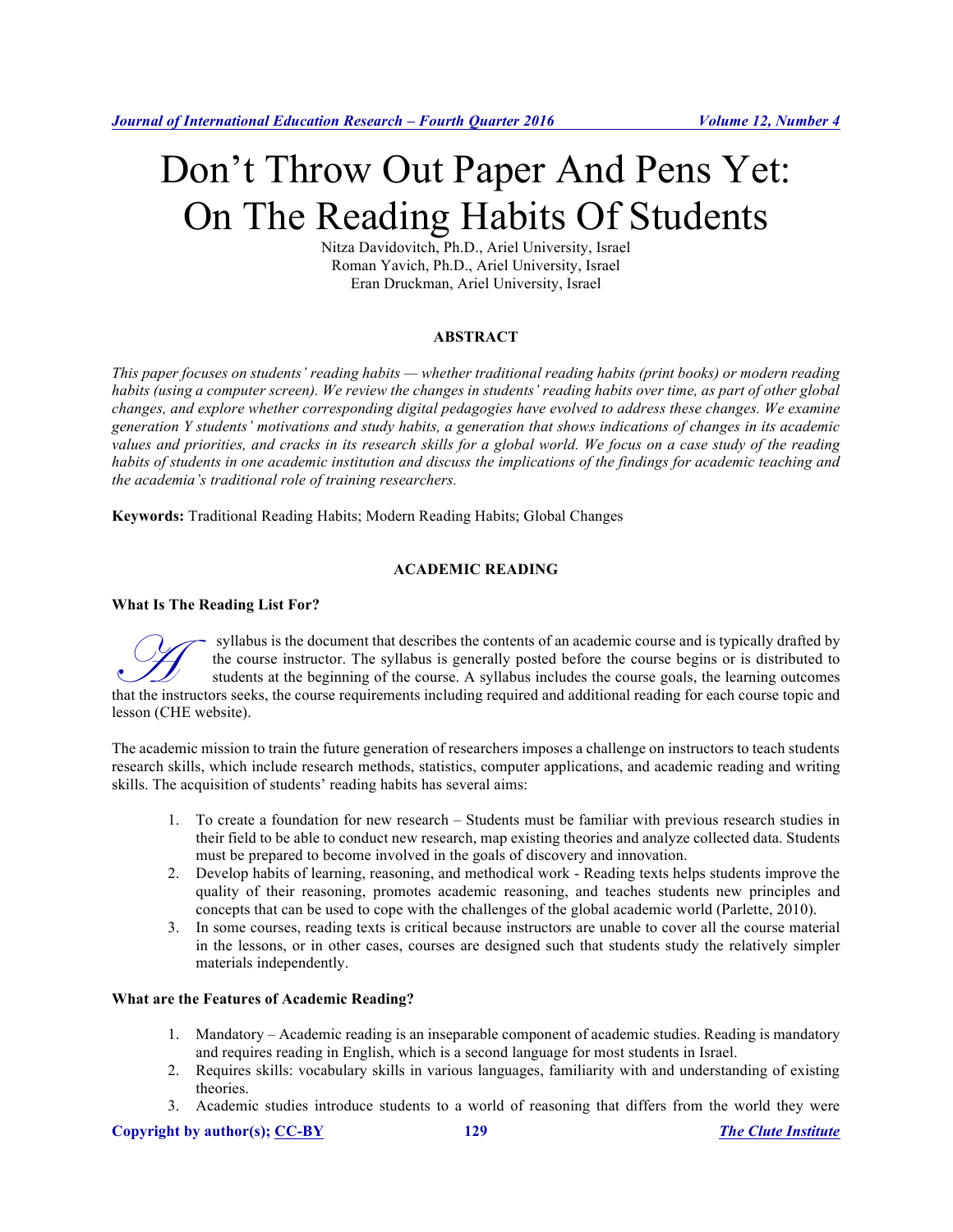previously accustomed to – including issues such as citations, sources, intellectual property, innovation, and creativity.

4. Academic reading provides exposure to research skills: critical reasoning, organization, judgment, causal relations, objective analysis of research subjects, ethical principles.

#### **What are Reading Habits?**

Reading habits have numerous definitions in the literature, with each study defining reading habits differently: (a) Reading habits are the manner in which an individual organizes his reading. Reading habits are acquired at an early age, between kindergarten and elementary school; (b) Acquisition of reading habits is a gradual process of learning letters, worlds, sentences, paragraphs, and complete texts (Parlette, 2010); (c) Researchers note that for reading to become a habit, reading must be encouraged. In practice, reading accompanies a child throughout her life, with the understanding that reading is a means for personal growth, it shapes the imagination, and plays a critical role that allows the individual to control language and play a role in society (Knoester, 2010); (d) A study of the reading habits of undergraduate freshmen found that participants were encouraged to read by their parents and their teachers (Parlette, 2010); (e) Chen (2006) identified indicators of reading habits including frequency of reading, volume of reading, and contents.

Reading habits accompany individuals as they progress in age, and also affect their academic life. Researchers found an association between students' reading habits and their demographic profiles, academic performance, and professional growth (Owusu-Acheaw, 2014). They also found several additional variables that affect reading habits:

- 1. Reading efficiency Researchers found that students with higher reading efficiency do not read more than students with lower reading efficiency (Parlette, 2010). According to Parlette, reading for the sake of enjoyment is an important element in the development of a sense of self and students' ability to satisfy their strong need for enjoyment and relaxation in the transition from high school to university and adulthood.
- 2. It was found that high reading efficiency is consistent with more positive feelings about reading abilities (Owusu-Acheaw, 2014). Arguably, students who do not read willingly may be subject to negative effects on their academic performance.
- 3. Findings of a study in Bangladesh (Akanda, Hoq, & Hasan, 2013) indicate that reading is related to learning and learning leads to mental, professional, and human development in general. Annamalai & Maniandy (2013) described the reading habits and reading attitudes of a group of students at a Malaysian technical university and found that students who did not enjoy reading the course materials claimed that the texts were too difficult and caused reading anxiety, and that reading was boring and does not motivate them to study.

#### **Obstacles to Academic Reading**

Almog  $&$  Almog (2016) have written extensively on students' study habits:

- 1. Time: For students to pass their courses with success, they must invest at least three hours a week in each course, but findings show that students invest less than expected of them; They consider reading "a luxury." Brief texts are popular ("It was too long - didn't read it"). Students feel that they don't have enough time to read, and reading is slow (Sheorey & Mokhtari, 1994).
- 2. Students lack text organization skills: Students' lack of text organization skills impedes significant learning, and might lead to a lack of self-realization and professionalism in the field of study (Pundak, Hershkovitz, & Shacham, 2010). There is a paucity of courses dedicated to writing skills. Students use ghost writers. Students have difficulties in comprehending and analyzing texts and find it difficult to articulate their thoughts, and writing requirements have become relaxed ("Circle the correct answer").
- 3. Lack of time management skills When students enter the academia they are forced to cope with numerous requirements and must divide their time among their various academic assignments. Parlette (2010) found that students mainly read for reasons of usefulness. Students spend more time performing academic assignments than reading non-academic materials. In other words, when students read, they do so to pass their exams (Owusu-Acheaw, 2014).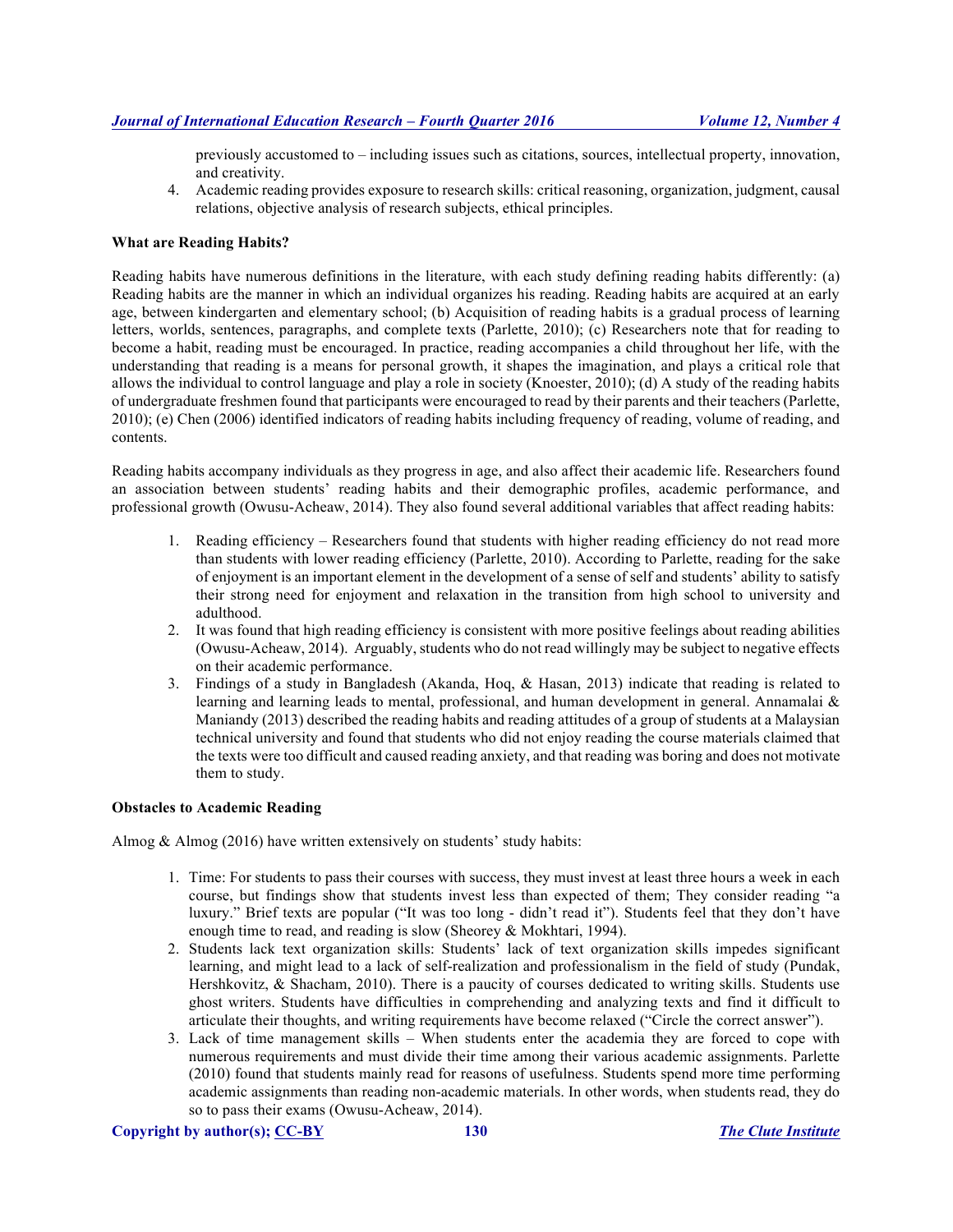- 4. Technological change In the past, the textbook was the main study tool. Today, students have access to multiple study tools, and most courses are accompanied by course materials available on the institution's website, including articles, presentations, video clips, sample exams, etc. Computers have replaced books and students manage their entire lives on their computers.
- 5. Lack of reading experiences Students are also assigned non-required reading, in addition to required reading (Deavers, 2000 in Owusu-Acheaw, 2014). Studies show that most students do not like to read for their own enjoyment, they prefer other pursuits such as watching television or surfing the Internet (Owusu-Acheaw, 2014; Sheorey & Mokhtari, 1994) or other things (Annamalai & Muniandy, 2013).
- 6. Lack of reading culture A study in Pakistan (Dilshad, Adnan & Akram, 2013) found that female students have a more positive attitude to reading than do male students. Furthermore, female students read more because they enjoy reading and enjoy enhancing their knowledge. We can state that if a child's home has a culture of reading, there is a greater probability that the child will not abandon reading when he grows up. The home constitutes the child's role model for reading, and therefore if parents read and encourage their children to read from a young age, reading will become an integral part of their children's lives (Owusu-Acheaw, 2014).
- 7. A small percentage of students choose to read textbooks that teach other skills required for organizing and comprehending the ideas that emerge in the course of reading (organizing information, developing models, drawing conclusions, etc.).
- 8. There is an increase in the use of web-based sources for studies. There has been considerable development in electronic information sources but students still tend to rely on printed materials, and especially books and lesson summaries.

# **Technologies and the Tool Revolution**

The Internet affects many areas of life including reading habits. Akanda, Hoq, and Hasan (2013) found that students prefer to watch television; play games on computers, tablets, and X-box; and surf the web and social networks, rather than read. The change is significant and is affecting an entire generation that spends most of its time in front of a screen (Almog & Almog, 2016).

Web-based resources are the main sources used for study – and students generally do not apply any skills of discretion or judge the quality of the materials (Yaakov & Shor, 2010). In a study on reading habits by Pundak, Hershkovitz, and Shacham (2010), the authors note that students in basic science courses in colleges and universities rarely read their textbooks before the lectures. Students find it difficult to cope with their numerous academic assignments. This study showed that most students are not interested in using their textbooks to expand their knowledge of the theories that underlie their studies; Textbooks are used mainly to assist them in solving exercises and problems.

# **READING ON SCREEN VS. PAPER**

With the introduction of laptops and electronic information sources to the academic world, researchers have examined whether students prefer reading on screen or on paper, and found a clear preference for reading on paper. However, despite this preference, it is reasonable to assume that students will read academic literature on screen (Vandenhoek, 2013). One study found that students reported that the main problem in reading was their lack of time (Leff & Harper, 2006). In view of these findings, students may prefer to read information that is readily available rather than to engage in a protracted search for academic texts in a library.

Attempts are being made to discover the underlying difference between studying on screen and studying from a printed text. The technological differences themselves are not the answer. Rather, readers activate different learning processes in both cases. Test performance was found to be poorer when students studied on screen compared to when they studied on paper. It seems that the effective management of the learning process and not the medium is what affects learning (Ackerman, 2012).

Palani's (2012) argument reflects a major concern that technology will take control of our lives and affect reading habits because people show little interest in any type of reading as a result of the influence of mass media. Students will not be able to expand their knowledge solely by reading books, science fiction, and magazines. A study conducted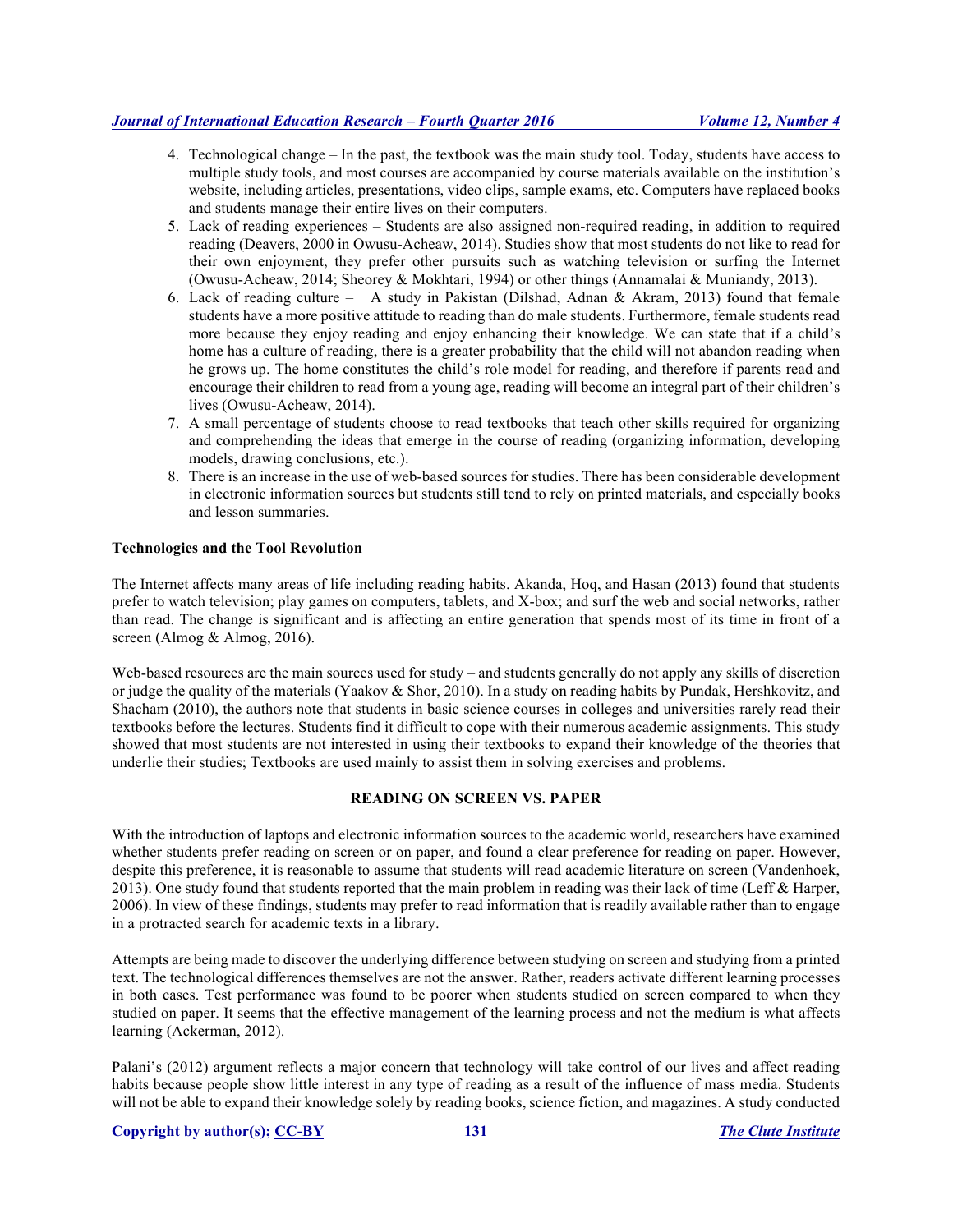at Ataturk University (Akarsu & Daryemez, 2014) found that students developed a certain level of reading habits, and that the Internet was the heart of students' reading activities. Since reading mainly included magazines, news, fashion, and sales, there is a need to maintain a balance between traditional reading and new technologies. In any case, students benefit from another advantage: According to a study by Owusu-Acheaw (2014), students who read non-academic materials including magazines and books, were able to relax.

As part of universities' technological developments and their desire to make digital study materials available to students, universities offer access to academic texts through their information systems. These systems are an efficient way for instructors to actively monitor their students' continuous learning process. It was found that low-SES students prefer to read on screen than to print out materials. Students who used ebooks were satisfied and noted that they would like more courses to offer materials on this new medium, and availability of such materials could even influence their choice of a field of study. Moreover, they were willing to pay \$200 to purchase the module that they tried (Simon, 2001).

In summary, technology has changed the nature of reading for the younger generation. Many students prefer to spend their leisure time watching television or surfing the Internet rather than reading books. The extensive information on the Internet also is a source of enjoyment for students, a source of global news, and a source of academic support. Digital resources help students by creating access to a complete domain that they wish to learn, and in a short time. In an attempt to examine whether the revolution of electronic tools has affected reading habits, we offer a picture of students' changing reading habits in one academic institution in Israel and their implications for higher education. In this study, we examine associations with students' gender, age, department, and previous education, and the implications of these findings.

Studies have found that a positive attitude toward reading evokes positive reading experiences. These positive attitudes are acquired through the support and encouragement of motivational factors that affect individuals throughout their lives, and potential encourage higher academic performance levels (Annamalai & Muniandy, 2013). However, even students who are not avid readers find the motivation required to study for exams and read all the required materials (Akanda, Hoq & Hasan, 2013). It was found that the reading abilities of high-performing students give them a better feeling about their own reading skills compared with other students (Sheorey & Mokhtari, 1994).

# **Digital Books in Higher Education – Does a Digital Pedagogy Exist?**

Ebooks (also known as electronic books, dynamic books, digital books, and talking books) have been part of the global publishing industry since the beginning of the twenty-first century. In contrast to print books, digital books contain both textual and visual information that can be read using a PC or laptop, tablet, smartphone or dedicated e-reader. Occasionally a digital book is the electronic equivalent of the print edition, but other times a digital version is independent. In the past decade, the gradual integration of digital books in Israel's publishing industry and in the reading habits of Israelis has accelerated. Although digital books still account for a marginal share of the country's book consumption, the trend is expanding. We review the media-culture-technological developments in this field in Israel in 2015. The data and assessments are based on the annual report T*he Media in Israel 2015: Agendas, Uses, and Trends* (http://goo.gl/KgSHT4) and surveys of Israelis' reading habits conducted that year.

# **Main developments in 2015**

The main developments in the field of digital publishing in Israel in 2015 with implications for teaching include:

- 1. A considerable increase in ebook purchases, following a 250% increase in 2014. In 2014, 35% of all ebooks sold were new books, a much higher proportion than the percentage of new print books sold (http://goo.gl/TWHl6X).
- 2. Shift to ebook reading on smartphone devices, at the expense of reading on tablets or dedicated e-readers. Over the year, downloads of the Ivrit app (an ebook reader in Hebrew) increased by 441%. Smartphone screens became larger and more convenient for reading, and telephones are in users' hands during most hours of the day. Reading on smartphone devices is convenient and saves the need to carry a second electronic device (*Calcalist*, September 3, 2014). A division by age shows that smartphones are the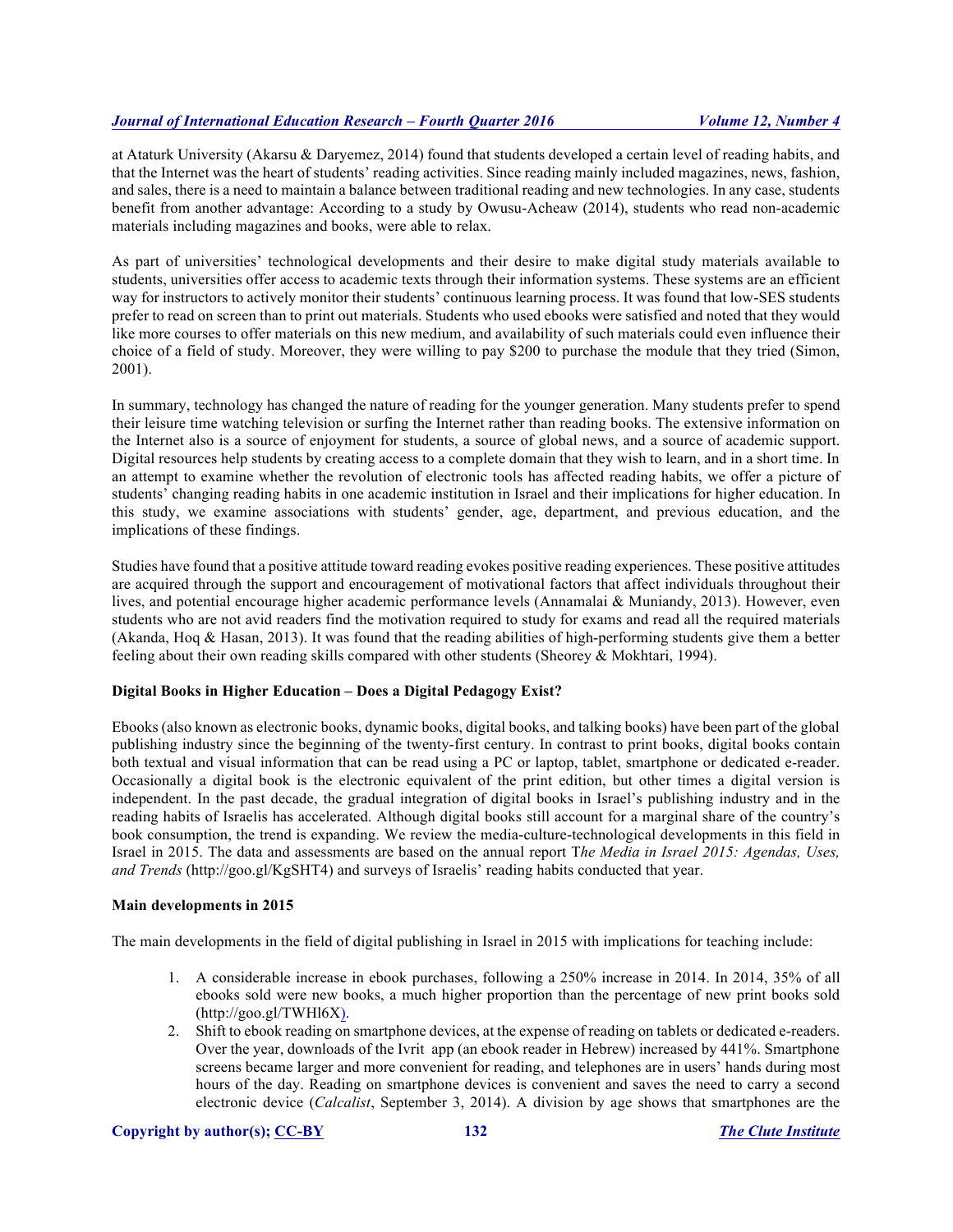platform of choice for reading ebooks for individuals between the ages of 18 and 54, while individuals over age 55 prefer to read on tablets (Goldenberg, 2015).

- 3. Expansion of the digital operations of major publishers that have been active in the digital book arena in recent years. Digital books accounted for approximately 3% of publishers' revenues in 2015.
- 4. Increase in the number of traditional publishers that also sell digital editions. Even publishers that previously refrained from distributing digital books have gradually changed their approach. For example, in late 2015, Shocken Publishers was in the midst of preparations to distribute digital editions of its books. An initial 250 ebooks were offered for sale before all the publisher's books were made available in digital editions. Magnus Publishers (of the Hebrew University) focuses on reference books and since 2006 has made digital editions of 640 books available online or available for downloading as a PDF file. According to the publisher's figures, sales of digital books have increased significantly and in 2015 accounted for 25% of its sales (Sabar, 2015).
- 5. Increased marketing efforts to increase public awareness. The Ivrit project and Bezeq jointly conducted an advertising campaign to promote their cloud services. The campaign focused on the opportunity to borrow ebooks on Ivrit's platform free for one year. The campaign included many billboards, advertisements on diverse media; tablets were distributed free by Gidi Gov to the passengers of an ELAL flight and the event was documented and broadcast on the Internet. The campaign was preceded by features posted on Ynet that were designed to increase awareness of ebooks, such as the feature entitled "It's time to dispel seven myths about reading ebooks" (*Ynet*, November 8, 2015). Small publishers in the ebook industry also took steps to raise awareness. For example, Segol Publishers announced an event that it called "Electronic Book Week" during which ebooks for adults and children were sold at a discount or distributed free. According to the publisher's CEO, the event was designed to encourage people who never experienced an ebook, to make the first step toward ebook use (Finkler, 2015).

#### **The Transition to Digital Books: For and Against**

While many cultural fields including music, film, and television, have made considerable efforts to adopt digital technologies in recent decades, loyalty to the traditional print product remains strong in the publishing industry. In a survey conducted in Israel in 2015, respondents attributed their stated loyalty to print books to the following explanations: convenience (42%), likes the smell of books and the feel of a print book (23%), habit (20%), availability of books (9%), and the fact that books can also be read on the Sabbath [as opposed to electronic devices] (9%). Other arguments against a move to ebooks include the difficulty in coping with new technology, especially for older people; lack of uniformity in ebook formats prevents transferring an ebook to different devices; inability to transfer an ebook to another person when one has finished reading (Goldenberg, 2015). To address the latter argument, several ebook apps allow users to view a purchased book on 5-10 different electronic devices, for the reader's convenience and to allow access to other family members.

In contrast, ebook distributors and readers who prefer ebook editions offer a series of reasons that support the transition to digital technology (Bezeq, 2015): availability and convenience (34%), ability to read on tablets, smartphones, and dedicated ebook readers (11.5%), savings (10.7%). The ability to increase font size while reading is one of the important advantages of ebooks, especially for older adults or people who have a sight impairment.

# **EBook Security and Ethical Rules of EBook Use**

In view of the "freemium" culture that dominates many parts of the Internet, ebook publishers are concerned by information security issues surrounding their products. In this field, security is designed to prevent unauthorized sharing of digital books in the form of illegally copying and distributing "pirated" copies of books for free, which has been a familiar phenomenon in the music, film, and television industries for several decades.

For example, the following note appears on Indimedia's webstore: "Note that you have five downloads available. Other than those, distribution of a digital book without permission by the author or the published is a violation of the Copyright Law. This is a criminal offense. The books sold on Indibook are covertly imprinted with the buyer's name. Please protect these precious copy rights and avoid any personal unpleasantness." (http://goo.gl/pFW7Yx)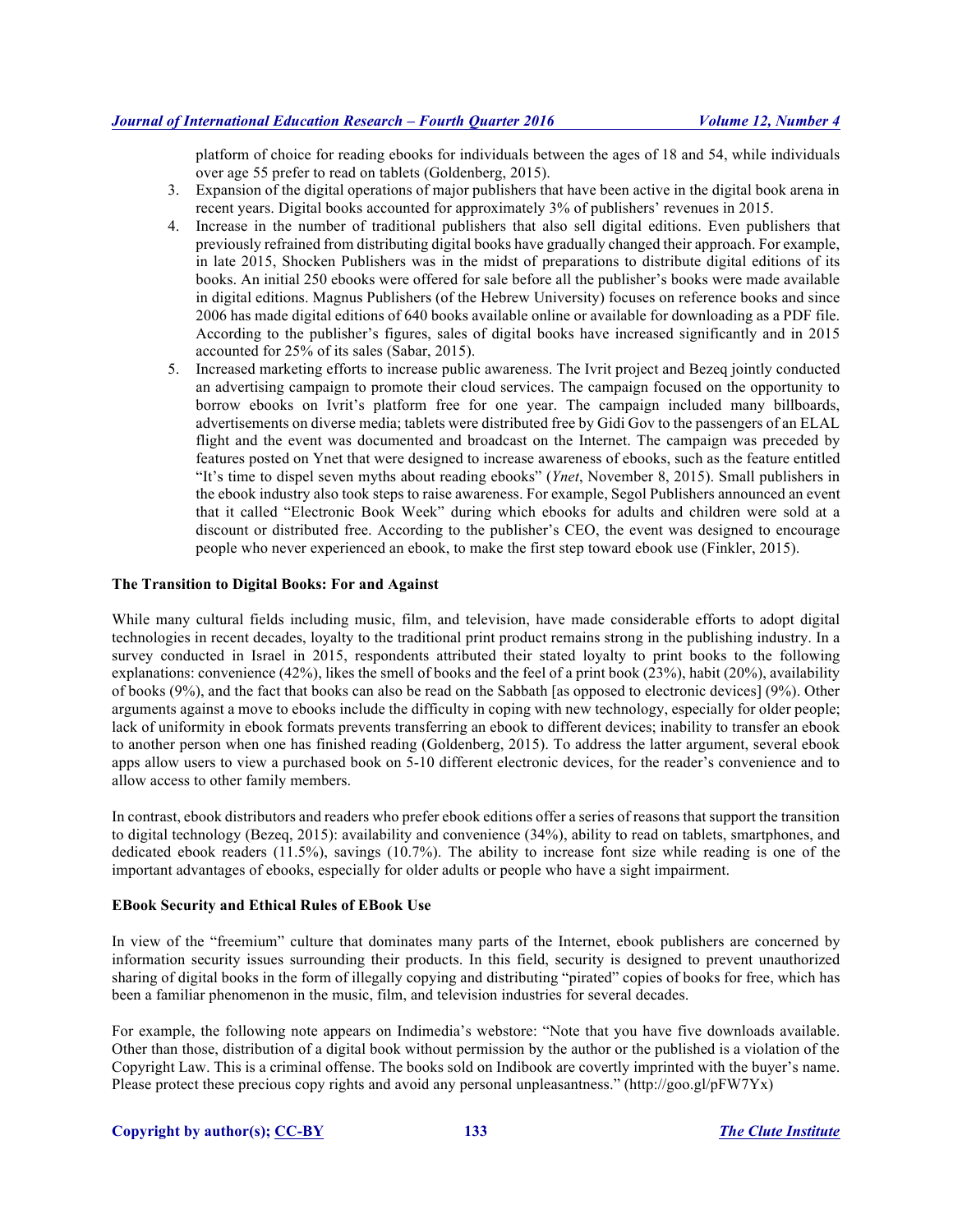In Israel, as in other countries, there are two opposing camps on the issue of ebook security. One camp is populated by the majority of the traditional publishers and their managers, who wish to prevent any injury to copyrights and revenues. In the other camp are the majority of store owners who specialize in digital books and other activists that advocate citizens' digital rights, including the Israel Internet Association, which views security as an unfair and ineffective means.

A series of laws designed to protect copyrights in the digital age have been enacted all over the world, and internal treaties on this issue have been signed. In 2012, the Israeli Ministry of Justice drafted a bill that determines, among other things, that "No person shall circumvent technological means of defense that protect a locked work without the permission of the owner of the copyright of that work, if when committing the action, he knew or should have known that he is performing such circumvention and that such circumvention would lead to a violation of the copyright of the locked work" (http://goo.gl/j9Borl). Such bills are opposed by the Israel Internet Association (and others), which determined in 2005, during the preparation of an earlier version of this bill that "In the name of exalted principles of protection of the intellectual property of creators, technological schemes have come into this world, whose effectiveness is doubtful and which cause grave harm to users, creators, and universal values" (http://www.isoc.org.il/docs/Israel\_Internet\_Association (ISOC-IL)\_Position\_on\_DRM.pdf).

A survey conducted in the UK indicates that the pirated use of digital books is much more limited than in other areas of culture and entertainment: 11% of respondents who use the Internet admit that they read a book illegally (without paying for it) at least once, compared to 25% who watched movies without paying for them and 26% who illegally listened to music without paying for it. In Israel there are no data on the pirated use of digital books, but the phenomenon appears to be very limited, according to estimates (http://goo.gl/KgSHT4).

#### **Digital Books in Schools**

In recent years, digital textbooks and study materials have become an integral part of the content infrastructure of education systems worldwide. In Israel, the first classroom teaching experiment using tablets was conducted in 2011 and integration of digital books in the education system has expanded since then (Arad, 2012). Integration differs in scope by school. Some activities are based on the BYOD (bring your own device) format, which requires parents to purchase a laptop or tablet for their children's school activities, including digital books (Skope, 2015). The Ministry of Education defines the transition from the centuries-old print technology to information technology and the Internet as an opportunity to review existing paradigms and expand the diversity of features and abilities to make pedagogical materials available and study material available to students. Print books contained fixed content and allow readers to read texts and view images, but offer no interactivity or experience. In contrast, the eBook is dynamic and remains relevant over time, and makes available to students rich media that provide an interactive experience for learners. According to the Ministry of Education, eBook also have a health-related advantage, by reducing the load of books that children carry in their schoolbags, and an economic advantage, as the price of digital books is lower than the price of print books.

The Ministry operates the Educational Cloud website, that contains all the online services available to schools, including digital books (http://sites.education.gov.il/cloud/home/Pages/default.aspx). In 2015, the Ministry extended its activities in the field of ebooks, as part of its digital pedagogy approach, and in June that year published a comprehensive document entitled "Program for integrating digital pedagogy in meaningful learning" (http://sites.education.gov.il/cloud/home/S\_D/Documents/digital\_books.pdf). According to the program, which was unveiled toward the 2015/6 school year, the goal is that all students in elementary and high school in grades 4 to 9 will study at least one subject using a digital book or online lessons, without purchasing a physical book. The Ministry of Education emphasizes the benefits of digital books, in contrast to print books, and the ability to constantly update digital books and adjust them to the ever-changing reality; they also offer the ability to adjust study procedures to the variability among students (http://sites.education.gov.il/cloud/home/S\_D/Documents/digital\_books.pdf).

The Ministry defined three levels of technological standards for ebooks: level A — entry level, where ebooks include live text with basic functionality, retaining the familiar and original structure and content; level B - transition level, in which media resources and interactive exercises are added; and level C - also known as the "vision level," in which the book is a collection of content components operated by a learning management system (LMS). While levels A and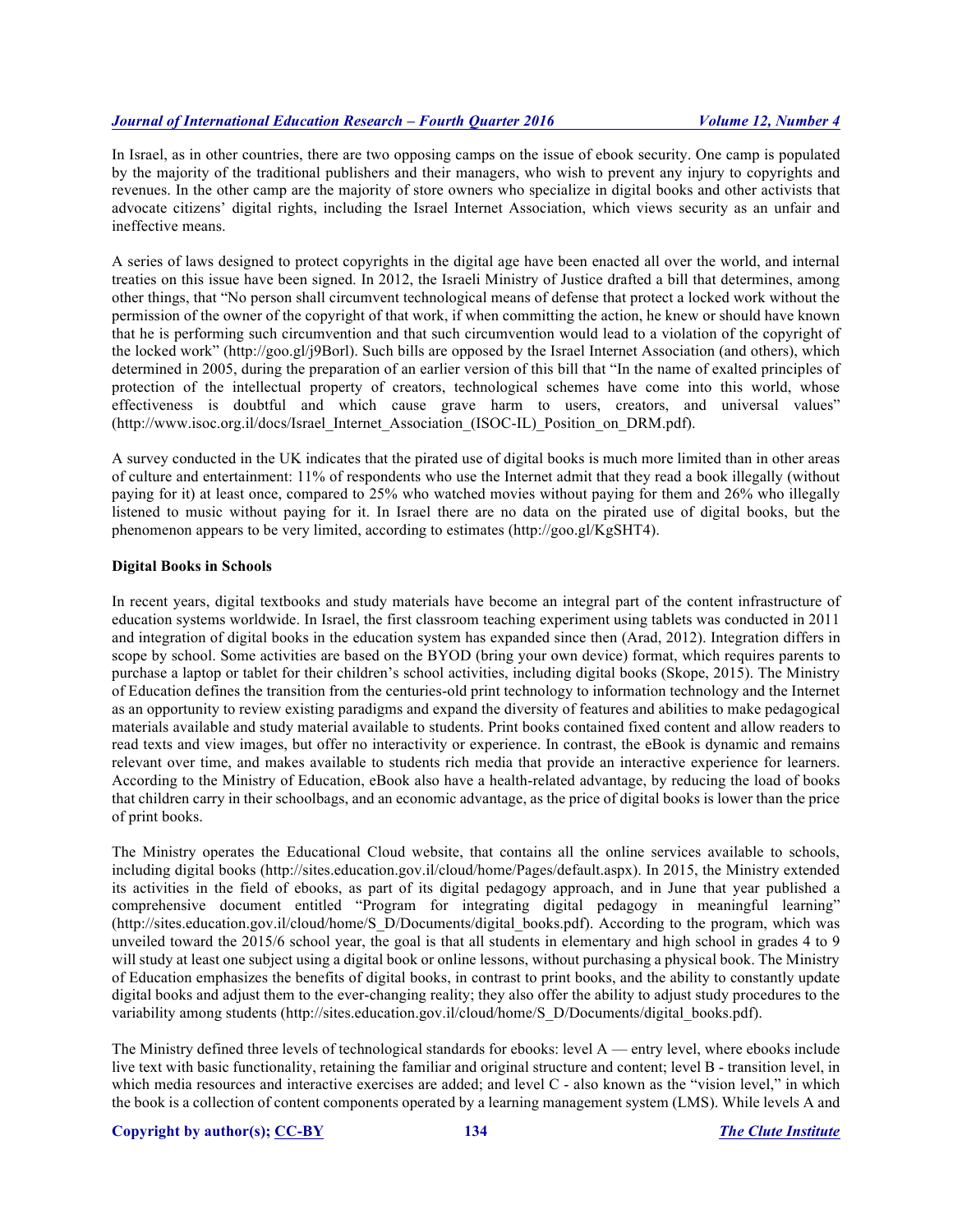B retain the traditional structure of a print book — cover, chapters, paragraphs, etc. — the structure of the books in level C is different and can be completely customized by teachers for students using advanced learning management features http://sites.education.gov.il/cloud/home/S\_D/Pages/maze\_sfrim\_digitaliim.aspx). The Ministry of Education published a detailed standard for digital books to be adapted to each of these levels. In late 2015, the Ministry approved a catalogue of 436 digital textbooks of various levels and in the current school year, 430 schools elected to use level B textbooks, and 201 elected to use level C textbooks.

# **Digital Books in Tertiary Education**

Use of digital books and other online materials is more intense in tertiary education than in the general public, and digital books and materials are used extensively in teaching and research. A survey conducted in early 2015 at Tel Aviv University indicates that the virtual majority of students (over 90%) used at least one type of electronic resource in the previous year — electronic books, databases or journals). The more advanced the studies, the more extensive is the use of electronic books by students and faculty both. Most students tend to read electronic books directly on screen, using a computer, tablet or smartphone (58%), while others print the materials for reading. Most respondents (82% of students and 87% of faculty) noted the ability to download files to their personal devices as the most important advantage of digital resources, in addition to the text search tools and printing options. In this survey, 16% of students and 24% of faculty noted that the reading experience using electronic books is difficult, unpleasant, inconvenient, tiring, slow, and reduces concentration (Rozenblat-Porat & Cohen-Raz, 2015).

The most advanced academic institution in the use of digital books in curricula is the Open University. In the 2015/2016 academic year, students in 200 of the university's 700 courses also received digital editions of printed textbooks. The university has published three textbooks in a format that includes print and digital versions that also contain links to videos on the Internet (using QR codes). The university continues to publish print books, also in view of its findings that most students prefer print textbooks. Several years ago, the Open University reached an agreement with Google to add its textbooks to the Google Books project. According to the agreement, readers can access, at no cost, 30% of the contents of each of its textbooks. The project also refers readers to Lamda, which is the university's bookstore, where print books are available for purchase. In this manner, the Google Books project, which initially used books without permission in violation of copyrights, became an important marketing tool for the university's books.

Several major digital book projects have developed in Israel in recent years, including:

- 1. Ben Yehuda Project (www.benyehuda.org/h\_faq.html), which digitizes Hebrew literature masterpieces and concentrates them in a single website for the public, at no cost.
- 2. Kotar (http://www.kotar.co.il/Misc/About.aspx) is an online library for subscribers, which operates under the Center for Educational Technology, with books in many fields.
- 3. Peer (http://openbooks.openu.ac.il/#!/about) is the Open University's portal that offers free access to the public to the digital editions of dozens of academic textbooks and audio books, most of which are in Hebrew, including some in Russian, Arabic, and English.
- 4. Online Responsa Project (www.responsa.co.il/home.he.aspx) is an electronic collection of all types of religious Jewish sources.
- 5. Chabad Liberary This is a project by the Chabad organization that contains over 50,000 scanned works of Torah literature and other Jewish books and historical essays (www.chabadlibrarybooks.com).
- 6. The online book collection of the National Library This project, designed to preserve the books over time, includes scanned copies of the Library's rare book collection, and offers free access to the public in and outside Israel (http://web.nli.org.il/sites/NLI/Hebrew/library/services/Pages/digibook.aspx).

In this study we examine whether and to what extent these digital book projects have influenced reading and study habits in Israel.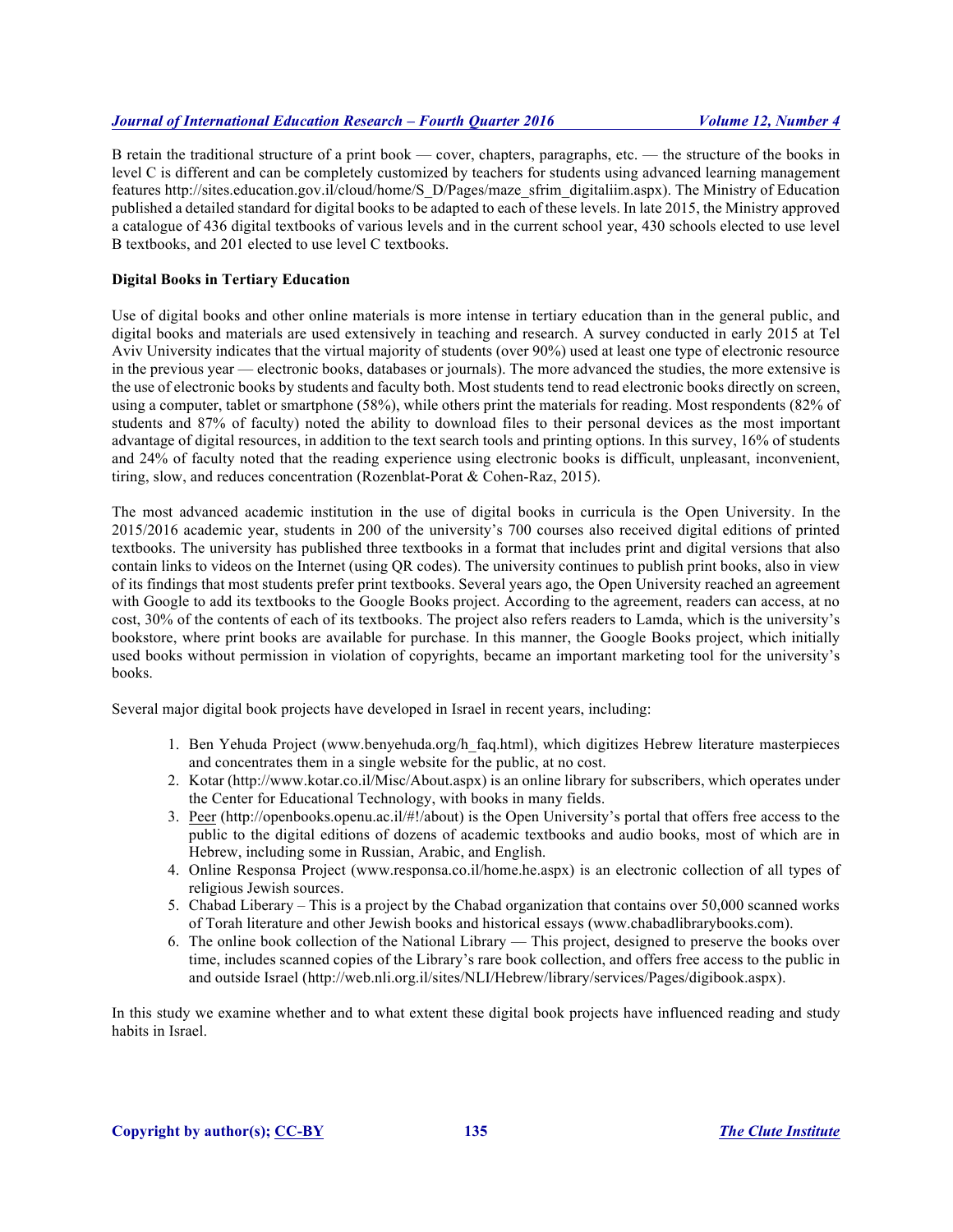# **Findings of the 2014 Higher Education Survey (CBS, 2016)**

The 2013/2014 Higher Education Survey targeted students who had begun their undergraduate studies in universities, academic colleges, and teaching colleges (excluding the Open University, which has unique features such as unconditional admission to undergraduate programs). The survey examined improvements in reading skills as a result of academic studies. The sampling frame was 9,300 students who had begun undergraduate studies in universities and academic colleges in 2012/2013. The response rate for the complete questionnaire was 79.1%; 1/7% submitted incomplete questionnaires and 19.2% did not complete the questionnaire. The main findings of the survey were:

- 1. Less than half of the students improved their written and oral skills of expression. Most students (62.3%) did not improve their command of English. Most students (59%) did not improve their research skills.
- 2. The technological differences are unable to account the differences between onscreen study and study using a print text. Readers use a different study process in each case. Findings indicate that it is not the medium itself that affects learning, but rather the efficient management of the learning

# **AIM OF THE STUDY AND METHOD**

#### **Research Questions**

- 1. What study habits do students have (digital, print)? What are the sources of influence on students' study habits (parents, instructors, teachers)? What languages do students master? What are students' expectations of teaching methods and how much time to they spend using each study tool?
- 2. To what extent are study habits (digital. Print) related to demographic background (gender, age), previous schools record, and faculty (architecture and engineering, social sciences and humanities, natural sciences, and engineering)?
- 3. To what extent to parents, teachers, instructors, and friends affect students' study habits (digital, print)?
- 4. To what extent is the language students' used to search for information (English, Russian, or Hebrew) related to their study habits (digital, print)?
- 5. What are students' expectations about their future study habits (digital, print) and means of evaluation (exams; digital, print)?
- 6. What are students' attitudes on their ability to locate study materials in information searches (using digital or print resources)?
- 7. Is there a connection between ownership of a laptop, PC, tablet, telephone or other device and students' onscreen and print reading scores?
- 8. Can we identify onscreen and print learners based on their demographic profiles, attitudes, time, etc.?

# **Participants**

In this study, 242 students participated, 130 females (53.72%) and 112 males (46.28%). Approximately one half of the participants were between age 18 and 24; 41% were between age 25 and 29, and the remainder were age 30 or over. One half of the students are enrolled in the Faculty of Social Sciences and Humanities, 20% in Natural Sciences, 12% in Engineering, 11% in Architecture, and the remainder in the Faculty of Health Sciences. Of the participants, 47% attended public high schools, 39% attended religious high schools, and the remainder attended other educational settings. Thirty-two percent of the students own a PC. 73% own a laptop, 20% own a tablet, 79% own a smartphone, and 1% own another device.

# **Findings**

The first research question concerns students' onscreen and print study habits, the sources that influence their studies (parents, teachers, instructors, and friends), their primary search language, their expectations of teaching methods, and the time they devote to their studies (and to use of the study tools).

To examine whether the items in the study habit questionnaire can be divided into various domains, we performed factor analysis. Two factors emerged as explaining 46.5% of the variance: digital study style and print study style.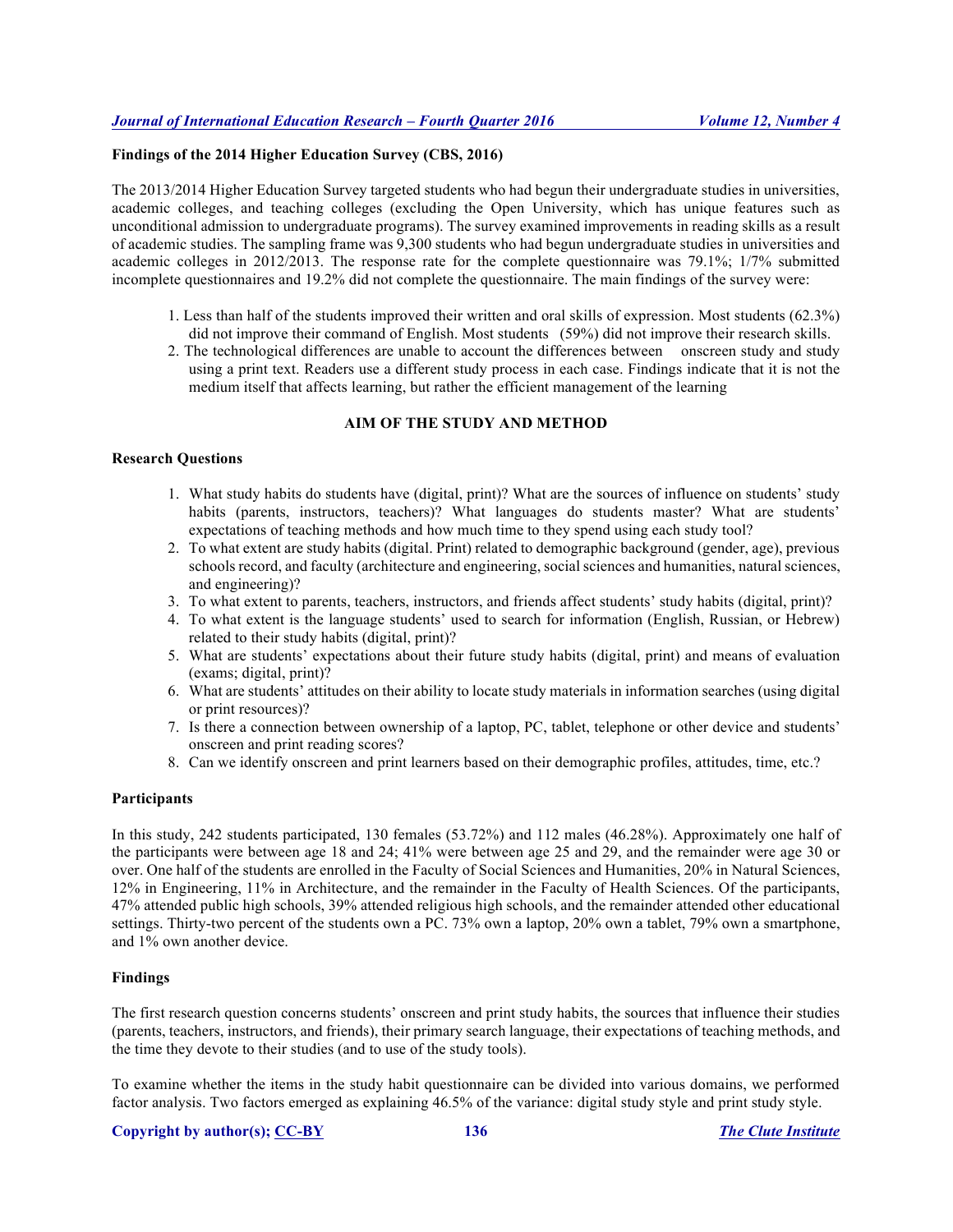| Item                                                                                              | <b>Factor</b> 1 | <b>Factor 2</b> |
|---------------------------------------------------------------------------------------------------|-----------------|-----------------|
| (4) I believe that the computer is a reliable source for academic assignments                     | .74             | .02             |
| (15) A combination of technologies and the Internet is essential in the learning process          | .72             | .02             |
| (3) Customary do exercises/assignments directly on the computer                                   | .72             | .08             |
| (14) An online lesson is better than studying in the classroom at the university/college.         | .60             | .37             |
| (1) I usually work in the library alone.                                                          | .20             | .69             |
| (13) Agreement with the fact that social networks have an adverse impact on academic achievements | $-02$           | .68             |
| (12) I can study successfully without the help of the Internet.                                   | $-.18$          | .66             |
| (2) Usually I am in the library with friends                                                      | .32             | .52             |
| (9) I use books to help me solve exercises.                                                       | .26             | .46             |

Table 1 indicates that the first factor comprises items associated with digital study style, internal reliability of  $\alpha = .68$ . The second factor comprises five items that represent print study style, with internal reliability of  $\alpha = .61$ . In view of these findings, two scores were calculated for each participant using a mean of the scores of the constituent items in each factor. Table presents the descriptive statistics for the study variables.

| Variable                              | <b>Measure</b>                                    | M    | <b>SD</b> |
|---------------------------------------|---------------------------------------------------|------|-----------|
|                                       | Print                                             | 2.92 | 0.82      |
| Study style                           | Digital                                           | 3.54 | 0.81      |
|                                       | Reads study material on screen                    | 3.48 | 1.18      |
| Reading habits                        | Reads study materials after printing them         | 3.37 | 1.30      |
|                                       | Tends to read literature                          | 2.93 | 1.37      |
|                                       | Reads newspapers daily                            | 2.71 | 1.28      |
|                                       | Prefers watching television or video over reading | 3.33 | 1.14      |
|                                       | Parents                                           | 3.28 | 1.26      |
| Factors influencing literary taste    | Teachers at school                                | 2.84 | 1.33      |
|                                       | Instructors at university                         | 3.21 | 1.37      |
|                                       | Friends and acquaintances                         | 3.02 | 1.45      |
|                                       | PC                                                | 2.05 | 1.36      |
|                                       | Laptop                                            | 2.36 | 1.38      |
| What devices would you like to use to | Smartphone                                        | 2.81 | 1.45      |
| read in the future                    | Ordinary mobile phone                             | 3.74 | 1.08      |
|                                       | Sony Reader, Kindle, PSP, Nintendo                | 2.65 | 1.27      |
|                                       | Tablet                                            | 3.53 | 1.24      |
| Most of the study materials are       | Yes and it's very rare not to find them.          | 1.62 | 1.31      |
| available in electronic format        | No, that is the reason to use paper               | 4.31 | 1.00      |
|                                       | English                                           | 3.01 | 1.40      |
| Language used in search queries       | Russian                                           | 2.81 | 1.34      |
|                                       | Hebrew                                            | 3.94 | 1.11      |
|                                       | Digital exams                                     | 2.92 | 0.82      |
| Preferred evaluation method           | Open-ended exams                                  | 3.54 | 0.81      |
|                                       | Closed exams (multiple choice questions)          | 3.48 | 1.18      |

**Table 2.** Descriptive statistics

The second study question concerns the association between study habits (onscreen v. paper) and demographic profile (gender, age), previous school (high school), and faculty (architecture and engineering, social sciences and humanities, natural sciences and engineering). To examine whether demographic profile (gender, age), previous school (high school), and faculty (architecture and engineering, social sciences and humanities, natural sciences and engineering) are related to the frequency of use of onscreen vs. paper materials, we performed four one-way MANOVAs (Table 4) and found a significant correlation between gender,  $F(2, 239) = 3.06$ ,  $p < .05$ ,  $\eta$ 2 = .02, and faculty,  $F(6, F476) = 7.72$ ,  $p < .001$ ,  $\eta$ <sub>2</sub> = .089, and between frequency of use of onscreen and print materials. No correlation was found between age,  $F(2, 239) = 1.38$ ,  $p > .05$ ,  $\eta = 0.011$ , and school,  $F(4, 478) = 1.21$ ,  $p > .05$ ,  $\eta = 0.010$ , and between frequency of use of onscreen and print materials. Table 3 presents the findings of a one-way ANOVA performed on each of the

**Copyright by author(s); CC-BY 137** *The Clute Institute*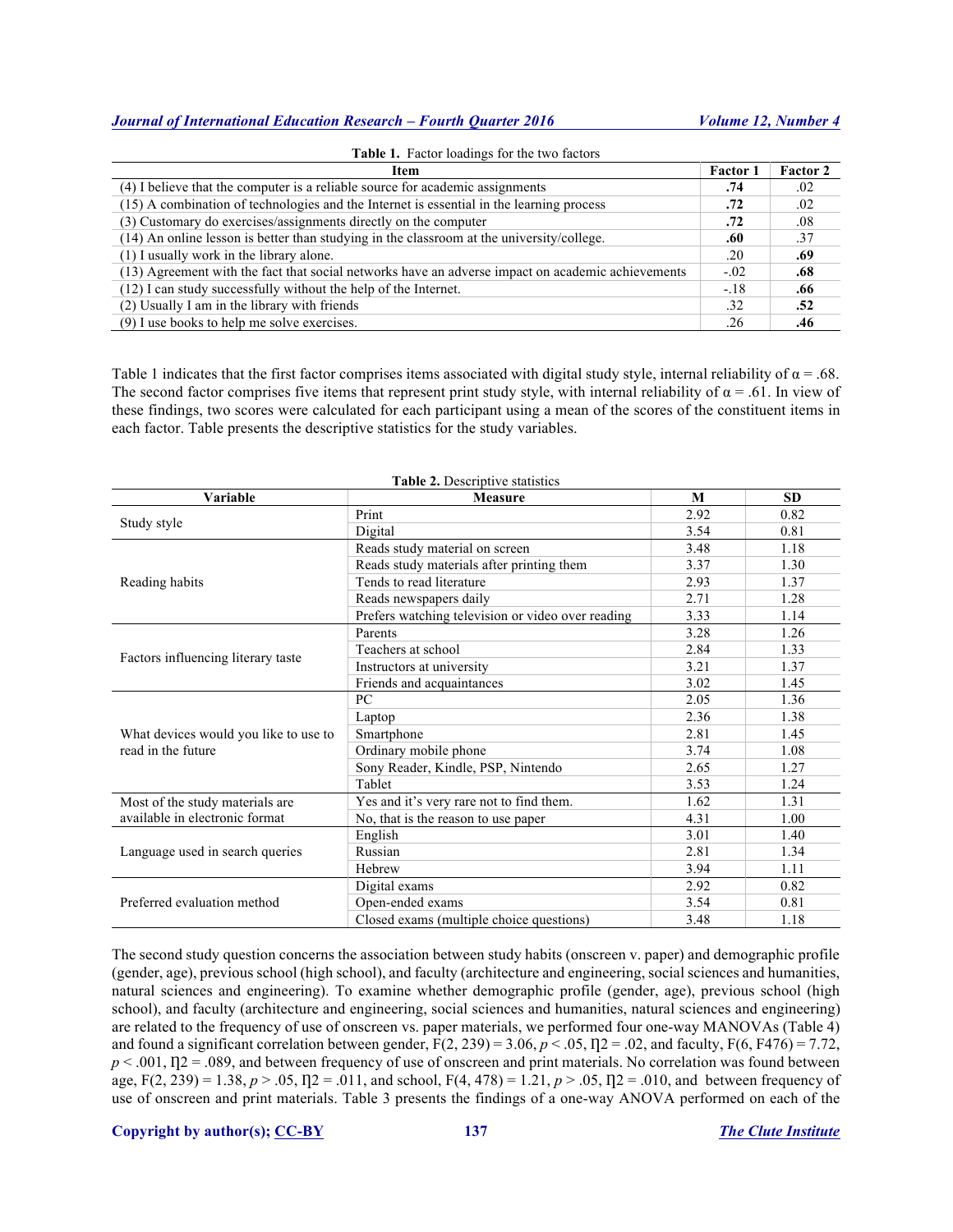dependent variables that were found to be significant (gender and faculty), and the descriptive statistics only for nonsignificant findings (gender and school).

| Variable       |                              |     | <b>Print score</b> |           |           |                | <b>Onscreen score</b> |           |            |                |
|----------------|------------------------------|-----|--------------------|-----------|-----------|----------------|-----------------------|-----------|------------|----------------|
|                |                              |     |                    | <b>SD</b> | F         | $\mathbf{n}^2$ | M                     | <b>SD</b> | F          | $\mathbf{n}^2$ |
| Gender         | Female                       | 130 | 2.91               | 0.86      | 0.01      | .000           | 3.43                  | 0.85      | $5.59^{*}$ | .023           |
|                | Male                         | 112 | 2.92               | 0.78      |           |                | 3.67                  | 0.75      |            |                |
|                | Architecture & engineering   | 56  | 2.51               | 0.66      | $8.99***$ | 0.102          | 3.28                  | 0.75      | $8.09***$  | .093           |
| Faculty        | Social sciences & humanities | 121 | 3.14               | 0.92      |           |                | 3.58                  | 0.81      |            |                |
|                | Natural sciences             | 48  | 2.90               | 0.63      |           |                | 3.92                  | 0.72      |            |                |
|                | Health sciences              | 17  | 2.67               | 0.35      |           |                | 3.06                  | 0.82      |            |                |
|                | 18-24                        | 127 | 2.89               | 0.75      |           |                | 3.61                  | 0.79      |            |                |
| Age            | $25+$                        | 115 | 2.95               | 0.82      |           |                | 3.47                  | 0.84      |            |                |
|                | Public                       | 114 | 2.81               | 0.82      |           |                | 3.45                  | 0.83      |            |                |
| High<br>school | Religious public             | 94  | 3.03               | 0.80      |           |                | 3.61                  | 0.78      |            |                |
|                | Other                        | 34  | 2.96               | 0.85      |           |                | 3.64                  | 0.83      |            |                |

**Table 3.** Findings of analysis of variance for differences in frequency of use of onscreen and print for study

 $\overline{\ast p}$  < .05  $\overline{\ast\ast p}$  < .001

Findings show that males use print materials more frequently than women. No differences in frequency of use were found by gender with respect to onscreen materials.

Furthermore, differences in onscreen and paper study were found by faculty. Using Scheffé's method to identify the source of the significant effects in the findings, we found that paper study scores of students in the faculties of social sciences and humanities were higher than those of students in architecture and engineering  $(p < .001)$  or natural sciences ( $p < 0.10$ , borderline significance). We also found that onscreen study scores of students of natural sciences are higher than students in architecture and engineering  $(p < .001)$ , health sciences  $(p < .01)$ , and social sciences and humanities ( $p < 0.10$ , borderline significance). We also found that social sciences and humanities students use digital learning sources more frequently than students in health sciences ( $p < 0.10$ , borderline significance).

The third research question concerns the influence of parents, teachers, instructors, and friends on students' paper and onscreen study habits. To examine correlations between the influence of parents, teachers, instructors, and materials, we calculated Pearson correlations (Table 4).

|                           | Paper score                                         | <b>Onscreen score</b> |
|---------------------------|-----------------------------------------------------|-----------------------|
| Parents                   | $\mathbf{A}$ $\mathbf{A}$ $\mathbf{A}$ $\mathbf{B}$ | .06                   |
| School teachers           | $.49***$                                            |                       |
| University instructors    | $.48***$                                            |                       |
| Friends and acquaintances | $\Omega^{\ast\ast\ast}$                             | ا ک                   |

**Table 4.** Pearson correlations between factors affecting literary taste and frequency of use of onscreen and paper study materials

 $* p < .05$  \*\*  $p < .01$  \*\*\*  $p < .001$ 

We found that all the correlations examined were positive and significant, with the exception of the correlation between parents and frequency of use of onscreen materials. In other words, the stronger parents' influence on students' literary taste, the more frequently the students' use onscreen study materials. We also found that as the influence of school teachers and university instructors and friend's increases, the frequency of use of onscreen study materials also increases.

To examine the correlation between search language and the use of onscreen and paper study materials, we calculated Pearson correlations (Table 5).

**Table 5.** Pearson correlations between search language and frequency of use of on screen paper study materials.

|         | Paper score                  | <b>Onscreen score</b> |
|---------|------------------------------|-----------------------|
| English |                              | $-$ ***<br>ت سه .     |
| Russian | $\epsilon$ $\sim$ ***<br>.02 | $2.1$ ***<br>.44      |
| Hebrew  | .U                           | .12#<br>-             |
|         |                              |                       |

 $* p < .10$   $* p < .05$   $* * p < .001$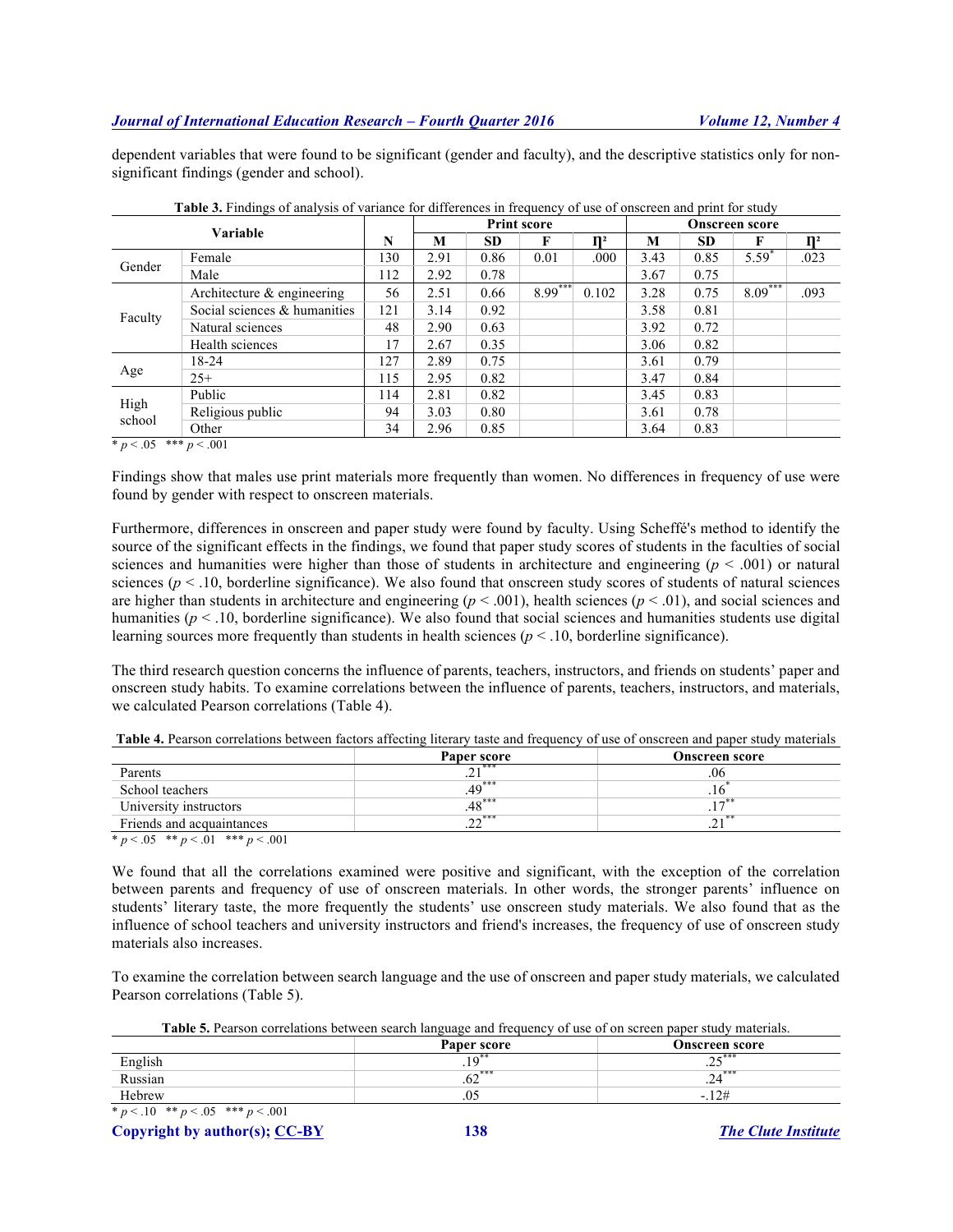We found positive correlations between the use of English and Russian as search languages and students' frequency of use of on screen study materials. In other words, as the use of English and Russian as the search language increases, the frequency of use of on screen study materials increases. Furthermore, we found a correlation between search language and on screen and print reading habits: Participants who use Hebrew and English as a search language also use on screen materials more frequently while participants who use Russian as a search language use print materials more frequently.

Research question 5 addressed the association between students' desire to use an e-reading device in the future and students' frequency of use of on screen and paper study materials. To examine this question, we calculated Pearson correlations (Table 6).

|                                     | Paper score | <b>Onscreen score</b> |
|-------------------------------------|-------------|-----------------------|
| PC                                  | $.32***$    | $.36***$              |
| Laptop                              | $.29***$    | $.40***$              |
| Smartphone                          | $.30***$    | $.34***$              |
| Ordinary mobile phone               | $.52***$    | $.22***$              |
| Sony Reader, Kindle, PSP, Ninetendo | .46         | $.25***$              |
| Tablet                              | $.36***$    | $.40***$              |

**Table 6.** Pearson correlations between students' desire to use an electronic device to study in the future and students' frequency of use of on screen and paper study materials.

\*\*  $p < .01$  \*\*\*  $p < .001$ 

\* *p* < .10 \*\* *p* < .05 \*\*\* *p* < .001

We found that all correlations were positive and significant. In other words, the greater students' desire to use an electronic device for studying in the future, the more frequently students use on screen study materials in the present. Pearson correlations were also calculated to examine the association between students' preferred mode of evaluation and their frequency of use of on screen and paper study materials (Table 7).

#### **Table 7.** Pearson correlations of students' preferred mode of evaluation and their frequency of use of on screen and paper study materials

|                                          | Paper score | Onscreen score |
|------------------------------------------|-------------|----------------|
| Digital exams                            | $\sim$ ***  |                |
| Open exams (open-ended questions)        | $.48***$    |                |
| Closed exams (multiple choice questions) |             | .06            |

\*\*\*  $p < .001$ 

Positive correlations were found between students' preferences for digital and open-ended exams and the frequency of use of on screen and paper study materials: The stronger students' preferences for digital and open-ended modes of evaluations, the higher their frequency of use of paper and on screen study materials. No correlations were found between students' preferences for multiple-choice questions and their frequency of use of on screen and paper study materials.

We may state that students who tend to use their computer more frequently for their studies have a higher digital orientation and therefore prefer to take digital exams, while students who use digital study sources more infrequently prefer to be evaluated using print materials rather than on screen materials

We calculated Pearson correlations to examine associations between students' attitudes toward information searchers and their use of on screen and paper study materials (Table 8).

| availability of information and their use of on screen and paper study materials                               |          |    |  |  |  |  |  |
|----------------------------------------------------------------------------------------------------------------|----------|----|--|--|--|--|--|
| Paper score<br>Onscreen score                                                                                  |          |    |  |  |  |  |  |
| Information is available                                                                                       | .09      |    |  |  |  |  |  |
| Information is not available                                                                                   | ***<br>4 | 09 |  |  |  |  |  |
| about the contract contract of the contract of the contract of the contract of the contract of the contract of |          |    |  |  |  |  |  |

**Table 8.** Pearson correlations of students' attitudes on the

\*\*  $p < .01$  \*\*\*  $p < .001$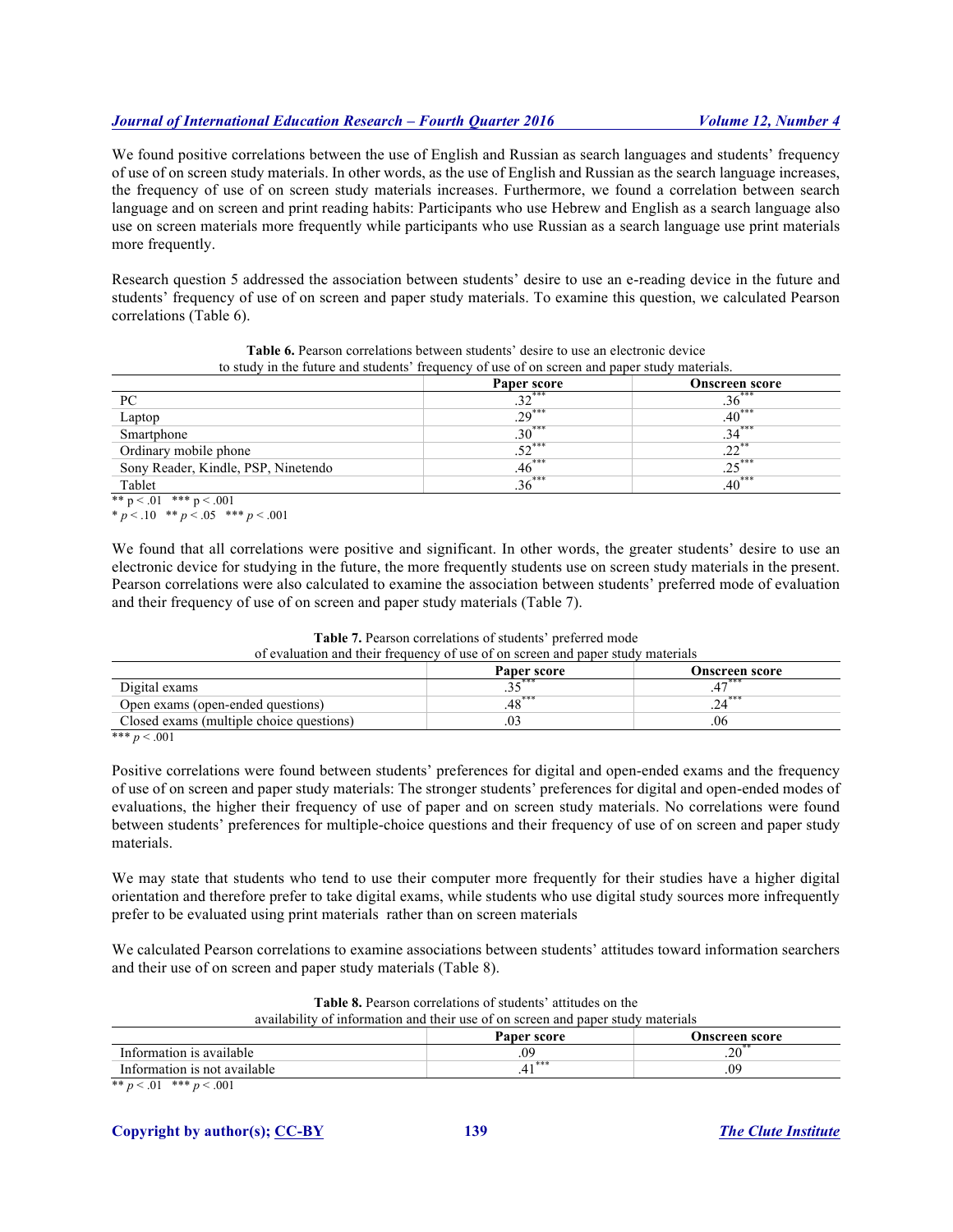We found a positive correlation between student's positive attitudes about the potential to locate most of the study materials in electronic format and their use of digital materials. The stronger students' beliefs that study materials are available in electronic format, the more frequently they use on screen study materials. We also found a positive correlation between the opposite attitude (most study materials are not available in electronic form) and students' use of print materials: Students who believe that study materials are not available in electronic format tend to use print sources more frequently.

To examine for associations between ownership of a PC, laptop, tablet, or mobile phone and use of paper and on screen study materials, we performed four multivariate analyses of variance (Table 10). We found a significant association between laptop ownership,  $F(2, 239) = 17.54$ ,  $p < .001$ ,  $\eta^2 = .128$ , and use of on screen and paper materials, although no associations were found between PC ownership,  $F(2, 239) = 0.02$ ,  $p > .05$ ,  $\Gamma^2 = .000$ , tablet ownership,  $F(2, 239) = 1.09, p > .05, \Pi^2 = .009$ , or mobile phone ownership,  $F(2, 239) = 0.47, p > .05, \Pi^2 = .004$ , and use of on screen and paper materials. Table 10 presents the findings of the one-way ANOVA performed on each of the dependent variables with significant associations (ownership of laptop), and descriptive statistics only for nonsignificant associations (ownership of PC, tablet, and mobile phone).

|  | <b>Table 9.</b> Results of MANOVAs on differences in use of on screen and paper study materials by device ownership |
|--|---------------------------------------------------------------------------------------------------------------------|
|  |                                                                                                                     |

|               |           |     |      | Paper score |            |                |      |           | On screen score |      |
|---------------|-----------|-----|------|-------------|------------|----------------|------|-----------|-----------------|------|
| <b>Device</b> | Ownership | N   | М    | <b>SD</b>   |            | n <sub>2</sub> | М    | <b>SD</b> |                 |      |
|               | No        | 66  | 3.39 | 0.94        | $34.07***$ | 0.124          | 3.77 | 0.85      | $7.50^{**}$     | .030 |
| Laptop        | Yes       | 176 | 2.74 | 0.69        |            |                | 3.46 | 0.78      |                 |      |
|               | No        | 164 | 2.92 | 0.84        |            |                | 3.54 | 0.81      |                 |      |
| PC            | Yes       | 78  | 2.91 | 0.79        |            |                | 3.55 | 0.83      |                 |      |
| Tablet        | No        | 194 | 2.89 | 0.80        |            |                | 3.51 | 0.76      |                 |      |
|               | Yes       | 48  | 3.02 | 0.91        |            |                | 3.69 | 1.00      |                 |      |
|               | No        | 52  | 2.93 | 0.76        |            |                | 3.46 | 0.61      |                 |      |
| Mobile phone  | Yes       | 190 | 2.91 | 0.84        |            |                | 3.57 | 0.86      |                 |      |

\*\*  $p < 0.01$  \*\*\*  $p < 0.001$ 

Contrary to our expectations, we found that students who own a laptop use paper and on screen learning materials less frequently compared to students who own a laptop.

We examined whether we can predict students' paper and on screen study habits from their demographic profiles, attitudes, time devoted, etc. To identify the variables that predict the different learning styles (on screen or paper), we performed two hierarchical regressions, one for each study style. In the first step we entered demographic variables (gender and age) and in the second step we entered the remaining study variables, including the interaction between gender and faculty, in a step-wise procedure. To add the categorical variables (gender, age, and faculty), we created the following dummy variables males (female = 0); age  $25+ (18-24 = 0)$ ; architecture and engineering, natural sciences, and health sciences (social sciences and humanities  $= 0$ ) (Table 10).

| <b>Table 10.</b> Results of hierarchical regression to predict on screen or paper study based on demographic variables and study variables |  |  |  |
|--------------------------------------------------------------------------------------------------------------------------------------------|--|--|--|
|                                                                                                                                            |  |  |  |

| Paper study style $(N=242)$  |                       | On screen study style $(N=242)$ |                           |                       |                |
|------------------------------|-----------------------|---------------------------------|---------------------------|-----------------------|----------------|
| Predictor                    |                       | $\mathbf{R}^2$                  | Predictor                 |                       | $\mathbf{R}^2$ |
| Fixed                        |                       | $.56***$                        | Fixed                     |                       | $.39***$       |
| Male                         | $0.14***$             |                                 | Male                      | $\overline{.14}^{**}$ |                |
| Age $25+$                    | $-.04$                |                                 | Age $25+$                 | $-17^{**}$            |                |
| Search language Russian      | $.35***$              |                                 | Digital exams             | $.31***$              |                |
| Open-ended exams             | $.20***$              |                                 | Laptop                    | $.18***$              |                |
| Architecture and engineering | $-0.17***$            |                                 | Tablet                    | $.19***$              |                |
| Ordinary mobile phone        | $.14$ <sup>*</sup>    |                                 | Health sciences           | $-.15***$             |                |
| Hebrew language              | $\overline{.14}^{**}$ |                                 | Friends and acquaintances | $.12^{*}$             |                |
| PC ownership                 | $.12^*$               |                                 |                           |                       |                |
| English language             | $.10^{\degree}$       |                                 |                           |                       |                |
| School teachers              | $.12*$                |                                 |                           |                       |                |

 $\frac{p}{p}$  < .05  $\frac{p}{p}$  < .01  $\frac{p}{p}$  < .001

Note: The final model for each regression analysis is reported. Dummy variables: male (female), age 25+ (age 18-24), architecture and engineering, natural sciences, and health sciences (social sciences and humanities).

**Copyright by author(s); CC-BY 140** *The Clute Institute*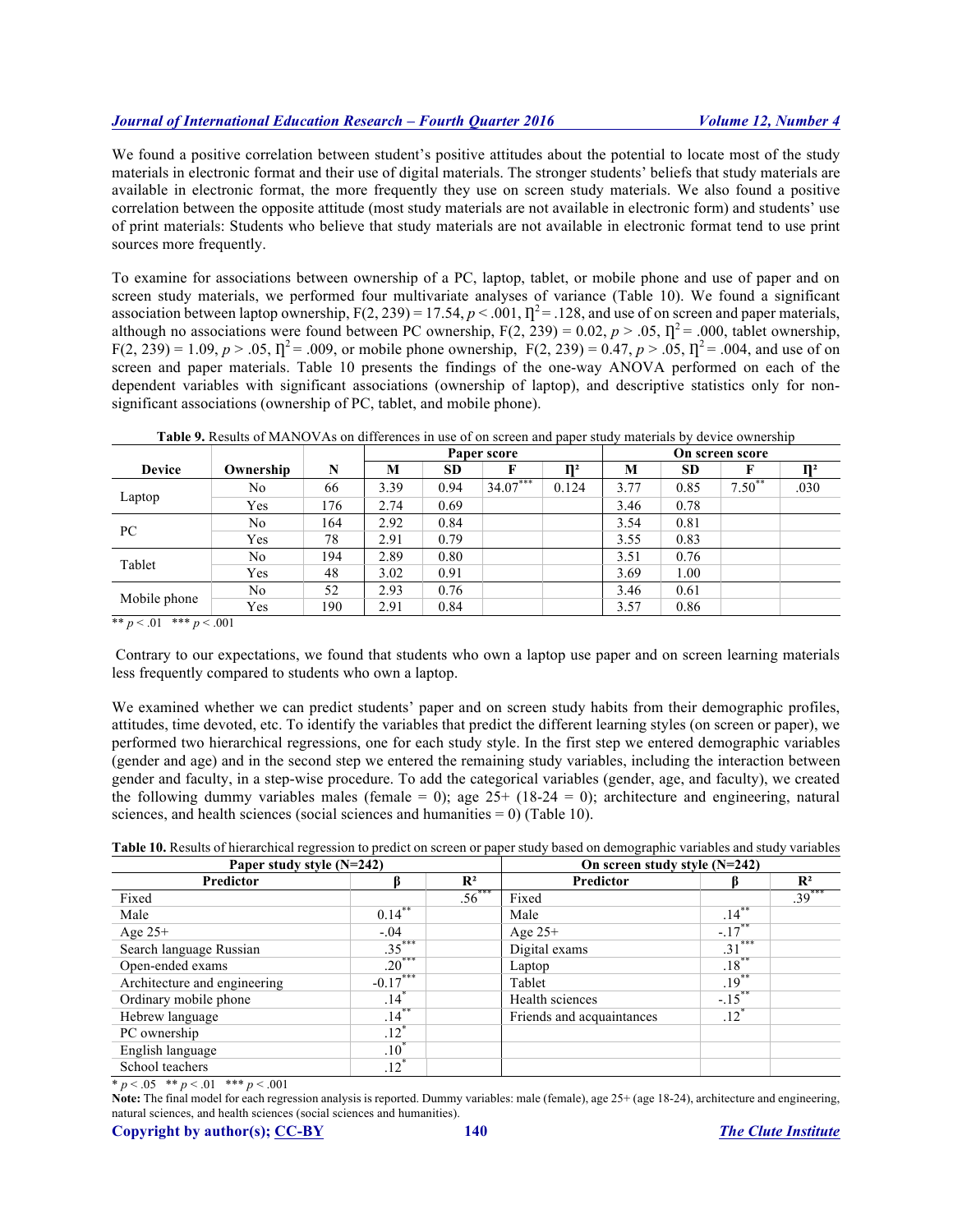We found that the model explained 56% of the variance in print study style,  $F(10, 231) = 29.07$ ,  $p < .001$ . The most significant predictor is the use of Russian as the search language (reflecting country of birth), such that the more Russian is used as the search language, the use of digital study materials increases. Furthermore, positive associations were found between students' preferences for open-ended exams, use of English and Hebrew as search languages, school teachers' influence on students' literary taste, and students' desire to use devices such as PCs and ordinary mobile phones to read in the future, and students' use of print study materials. We also found that the variables female and students of architecture and engineering predict lower use of print study materials.

According to the second regression analysis, the model explained 39% of the variance in the use of on screen study materials,  $F(7, 234) = 21.54$ ,  $p < .001$ . The most significant variable predicting study style is students' preference for digital exams, such that the stronger students' preferences for digital exams, the greater their use of on screen study materials. Additional positive associations were found between students' desire to use devices such as tablet and laptops to read in the future, the influence of friends and acquaintances on their literary taste, and students' use of on screen study materials. We also found that the variables female, students of health sciences and age 25 and over predict less use of on screen study materials.

In summary, the aim of this study is to examine whether it is possible to predict on screen and print study styles from students' demographic profiles (age, gender, religiosity) and academic profiles (field of studies, use of digital devices) and attitudes toward the learning process. In this study we examined whether it is possible to characterize on screen and print learners in view of their demographic and academic profiles.

In sum, fifty-six percent of the variance in the paper-based study style can be explained by the most significant predictor of this style, which was the use of Russian as a search language (a variable related to country of birth). In contrast, as the use of Hebrew as a search language increases, the use of on screen study also increases. Furthermore, the most important predictors of the paper-based study style was gender, and age (males between the ages of 18 and 24), and the influence of friends and acquaintances. Furthermore, the stronger the parental influence on participants' literary taste, the more frequently participants use a paper-based study style.

Differences were found in on screen and paper study styles by faculty: Students in the social sciences and humanities faculty use paper-based studying more frequently than students in architecture and engineering and the natural sciences. Students in the natural sciences use on screen study materials more frequently than students in architecture and engineering, health sciences, or students in the social sciences and humanities. Students in the social sciences and humanities use on screen study resources more frequently than students in health sciences.

# **DISCUSSION**

The literature review and the qualitative findings of this study indicate that it is not time to throw away paper-based study resources. This fact poses a challenge for the academia, specifically the challenge of teaching reading and research skills while addressing research literature and the innovations of previous researchers. Nonetheless, the findings of this study point to developments in digital reading and students' changing study habits: Most prefer to read on screen rather than print articles. The question is whether their instructors are aware of these preferences? Do students' current habits have an impact on course planning, including course goals, methods, and modes of evaluation?

Instructors, who are teaching students how to deal with an overwhelming world of information, should reinforce students' disciplinary reading skills. It is in such a world characterized by access to overwhelming quantities of information that critical academic reading and writing (skills of evaluation and judgment) must be strengthened. Instructors must raise students' awareness of ethical principles concerning intellectual property rights and rules of citation, Instructors should encourage students to maintain a balance between traditional modes of reading and new technologies, yet make academic materials available on institutions' information systems. These systems are effective means to maintain an active continuum of learning for instructors and students.

We remain to face the challenges of reading quality and excellence in the academia, which are an inseparable part of academic teaching and the academic experience. The challenge of academic discussions on academic texts is the challenge of creating an intellectual experience and developing pedagogy that uses innovation yet relies on tradition,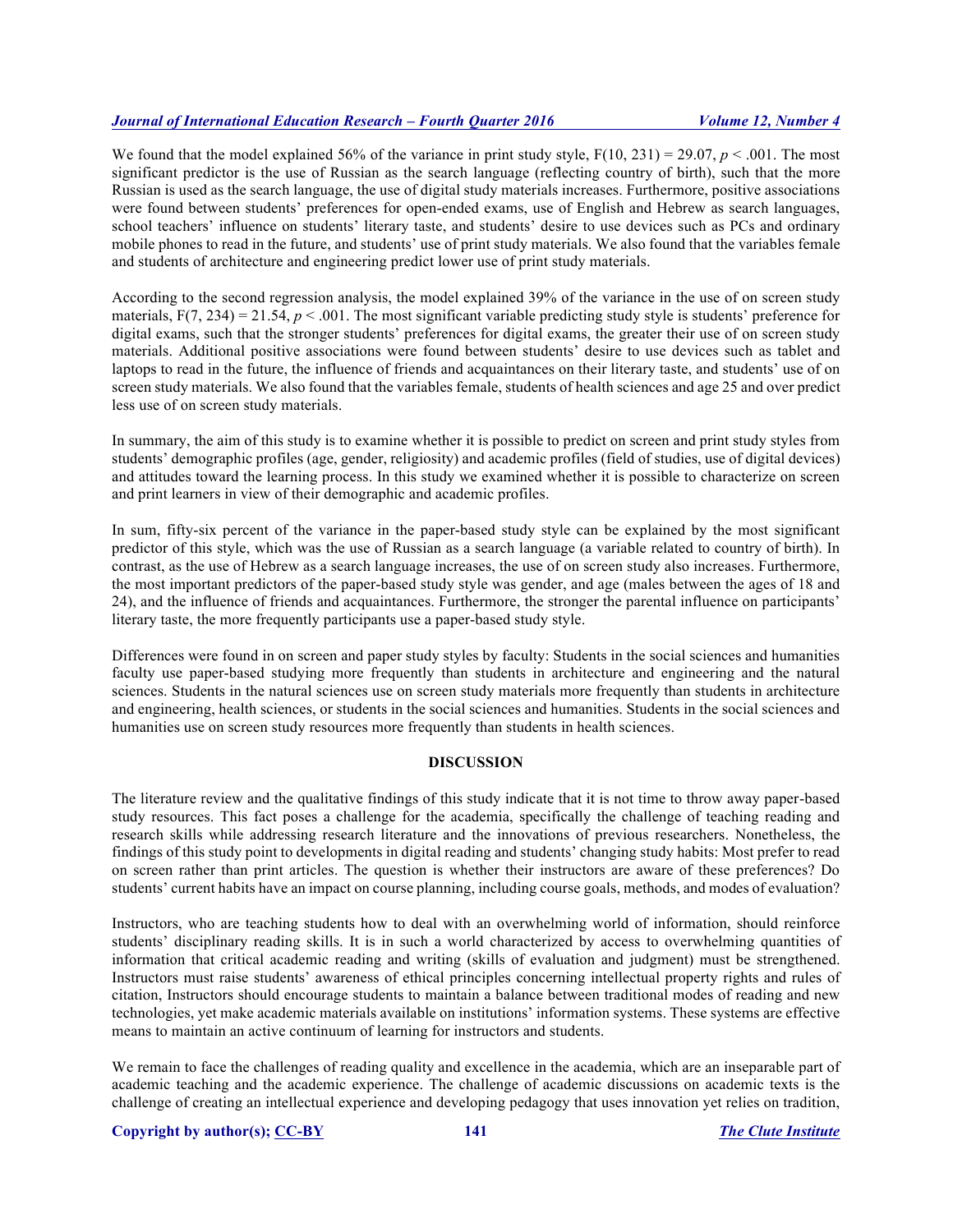as one of the greatest Jewish thinkers the late Rabbi Kook said, "the old will become new, and the new will become sanctified" (cited in Letters of Rabbi Avraham Isaac Hacohen by Rabbi Kook).

#### **AUTHOR BIOGRAPHIES**

**Nitza Davidovitch** heads the Ariel University Center's Unit of Academic Assessment and Development, heads The Israeli Consortium of Faculty Development Centers, and has been intensely involved in Holocaust memorial projects for many years. Areas of interest include: academic curriculum development; development of academic instruction; Holocaust awareness and Jewish identity; director of student exchange programs with Germany and Poland; preservation of the heritage of Jewish sects; and moral education. E-mail: d.nitza@ariel.ac.il (contact author)

**Roman Yavich** specializes in informatics. He deals with the use of the Internet technologies in educational process. Dr. Yavich is the author of technical support concept in the Internet MathOlympiad organization. Responsible for Computing Systems Support of the Faculty of Natural Sciences, Ariel University. Member of the Steering Committee of the Israel Mathematical Olympiad (on behalf of the Ministry of Education). Areas of interest include: Distance Education, ELearning, Networked, Education, Pedagogy.

#### **Eran Druckman**, Ariel University, Israel.

#### **REFERENCES**

- Ackerman, R. (2012). Learning from a computer screen vs. learning from paper: Which medium allows more effective learning and for what reasons? GadishL Adult Education Newsletter, 13, 107-114. [Hebrew]
- Akanda, A. K. M. E. A., Hoq, K. M. G., & Hasan, N. (2013). Reading habit of students in social sciences and arts: A case study of Rajshahi University. *Chinese Librarianship: an International Electronic Journal*, *35*, 60-71.
- Akarsu, O., & Darıyemez, T. (2014). The reading habits of university students studying English language and literature in the digital age. *Journal of Language and Linguistic Studies*, *10*(2), 85-99.
- Almog, T., & Almog, A. (2016). *The Y Generation – Like there is no tomorrow*. Tel Aviv: Modan. [Hebrew]
- 5Annamalai, S., & Muniandy, B. (2013). Reading habit and attitude among Malaysian polytechnic students. *International Online Journal of Educational Sciences*, 5(1), 32-41.
- Arad, R. C. (2012, June 7). Seventh graders in Bat Yam sum up a year with tablet. *Haaretz*. Retrieved from http://www.haaretz.co.il/captain/gadget/1.1726351 [Hebrew]
- Ariel University (2016) *Annual Report – Media in Israel 2015: Agendas, uses and trends*. Retrieved from http://goo.gl/KgSHT4 [Hebrew] au/libres12u2/Index.htm.
- Bezek (2015). Reading books in Israel 2015. *New move by Bezeq: Allows its customers to download unlimited quantity of digital books for free*. Retrieved from www.bezeq.co.il/gallerypress/23\_12\_2015 [Hebrew]
- Calcalist (2014, September 3). Ivrit project launches mobile app for ebook reading. Retrieved from www.calcalist.co.il/internet/articles/0,7340,L-3639929,00.html [Hebrew]
- Dilshad, M., Adnan, A., & Akram, A. (2013). Gender differences in reading habits of university students: Evidence from Pakistan. *Pakistan Journal of Social Sciences*, *33*(2), 311-320.
- Finkler, K. (2015, May 15). Electronic Book Week. Artuz Sheva. Retrieved from http://www.inn.co.il/News/News.aspx/298916 [Hebrew]
- Goldenberg, R. (2015, June 11). 86% of readers in Israel prefer print books to digital books. *Globes*. Retrieved from www.globes.co.il/news/article.aspx?did=1001043892 [Hebrew] Indimedia (n.d.). *How to read digital books*. Retrieved from http://goo.gl/pFW7Yx
- Israel Internet Association (2015). Position paper on DRM. Retrieved from http://www.isoc.org.il/docs/Israel\_Internet\_Association (ISOC-IL)\_Position\_on\_DRM.pdf
- Kantar Media (2015). *Online Copyright Infringement Tracker – Wave 5: Overview and findings.* Newport, UK: Intellectual Property Office. Retrieved from https://goo.gl/skG3Uh
- Knoester, M. (2010). Independent reading and the "Social Turn:" How adolescent reading habits and motivation relate to cultivating social relationships. *Networks: An On-line Journal for Teacher Research*, *12*(1), 1-13.
- Kook, A. I. (1946). *Collected letters of Rav Kook*. [Hebrew]
- Leff, B., & Harper, G. M. (2006). The reading habits of medicine clerks at one medical school: frequency, usefulness, and difficulties. *Academic Medicine*, *81*(5), 489-494.
- Ministry of Economics (2015). Annual report of the state of the publishing industry. Retrieved from http://goo.gl/TWHl6X [Hebrew]
- Ministry of Education (2015). *Program for assimilation of digital pedagogy in meaningful learning*. Retrieved from http://sites.education.gov.il/cloud/home/S\_D/Documents/digital\_books.pdf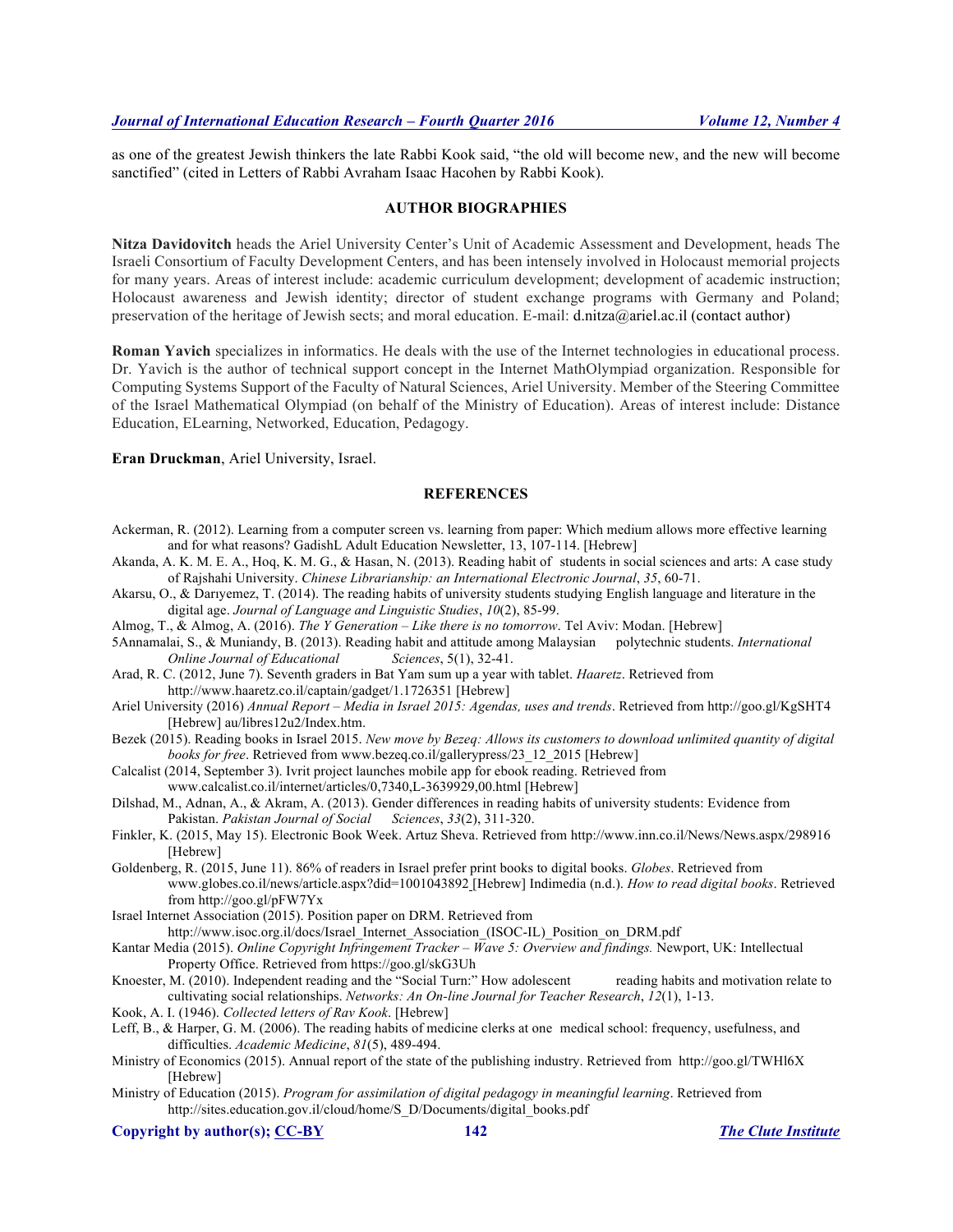Ministry of Education (n.d.). New pedagogy integrating digital books (presentation). Retrieved from http://goo.gl/Eza4EY [Hebrew]

Ministry of Education (n.d.). *Standards and guidelines for implementing various technology levels in the development of digital textbooks*. Retrieved from http://goo.gl/Ibs67c

Ministry of Education (n.d.). The education cloud. Retrieved from http://sites.education.gov.il/cloud/home/Pages/default.aspx Ministry of Education (n.d.). *Two levels of digital books.* Retrieved from

http://sites.education.gov.il/cloud/home/S\_D/Pages/maze\_sfrim\_digitaliim.aspx

- Owusu-Acheaw, M. (2014). Reading habits among students and its effect on academic performance: A study of students of Koforidua Polytechnic. *Library Philosophy and Practice (e-journal)*, Paper 1130. Retrieved from http://digitalcommons.unl.edu/libphilprac/1130
- Palani, K. K. (2012). Promoting reading habits and creating literate society. *Journal of Arts, Science & Commerce*, *3*(2), 90- 94. Retrieved from http://www.researchersworld.com/vol3/issue2/vol3\_issue2\_1/Paper\_10.pdf.
- Parlette, M. (2010). Personal growth, habits, and understanding: pleasure reading among first-year university students. Master's thesis, Ariel University, Israel. Retrieved from: http://ariel.summon.serialssolutions.com.mgs-ariel.macam.ac.il/he-HE/search?s.q=Personal+Growth%2C+Habits%2C+And+Understanding. ISBN: (0494636440).
- Proposed amendment to Copyright Law 2012. Retrieved from http://goo.gl/j9Borl
- Pundak, D., Hershkovitz, A., & Shacham, M. (2010). College and university students' profiles of reading online textbooks and materials. *Al Hagova*, 9, 20-25. [Hebrew]
- Rosenblat-Porat, T., & Cohen-Raz, M. (2015). Survey of electronic books at the central library. Tel Aviv University Libraries Blog. Retrieved from http://libraries-blog.tau.ac.il/?p=11692 [Hebrew]
- Sabar, H. (2015, December 30). On digital books. Retrieved from www.magnespress.co.il/webPage.aspx?page\_id=41 [Hebrew]
- Shen, L. (2006). Computer technology and college students' reading habits. *Chia-Nan Annual Bulletin,* 32, 559-572.
- Sheorey, R.,  $\&$  Mokhtari, K. (1994). The reading habits of developmental college students at different levels of reading proficiency. *Reading Improvement*, *31*, 156-156.
- Simon, E. J. (2001). Electronic textbooks: A pilot study of students e-reading habits. *Future of Print Media Journal*. Retrieved from http://libries.curties.edu.
- Skope, Y. (2015, June 28). Parents' protest widens against personal tablets for school children. *Haaretz*. Retrieved from http://www.haaretz.co.il/news/education/.premium-1.2670154 [Hebrew]

Vandenhoek, T. (2013). Screen reading habits among university students. *International Journal of Education and Development using Information and Communication Technology*, *9*(2), 37- 47.

- Yaakov, T., & Shor, P. (2010). Reading habits of physical therapy students at the Ariel University Center. *Physical Therapists Journal*, *12(*1), 9-17. [Hebrew]
- Ynet. (2015, November 8). *It's time to dispel seven myths about digital books*. Retrieved from www.ynet.co.il/articles/0,7340,L-4722599,00.html